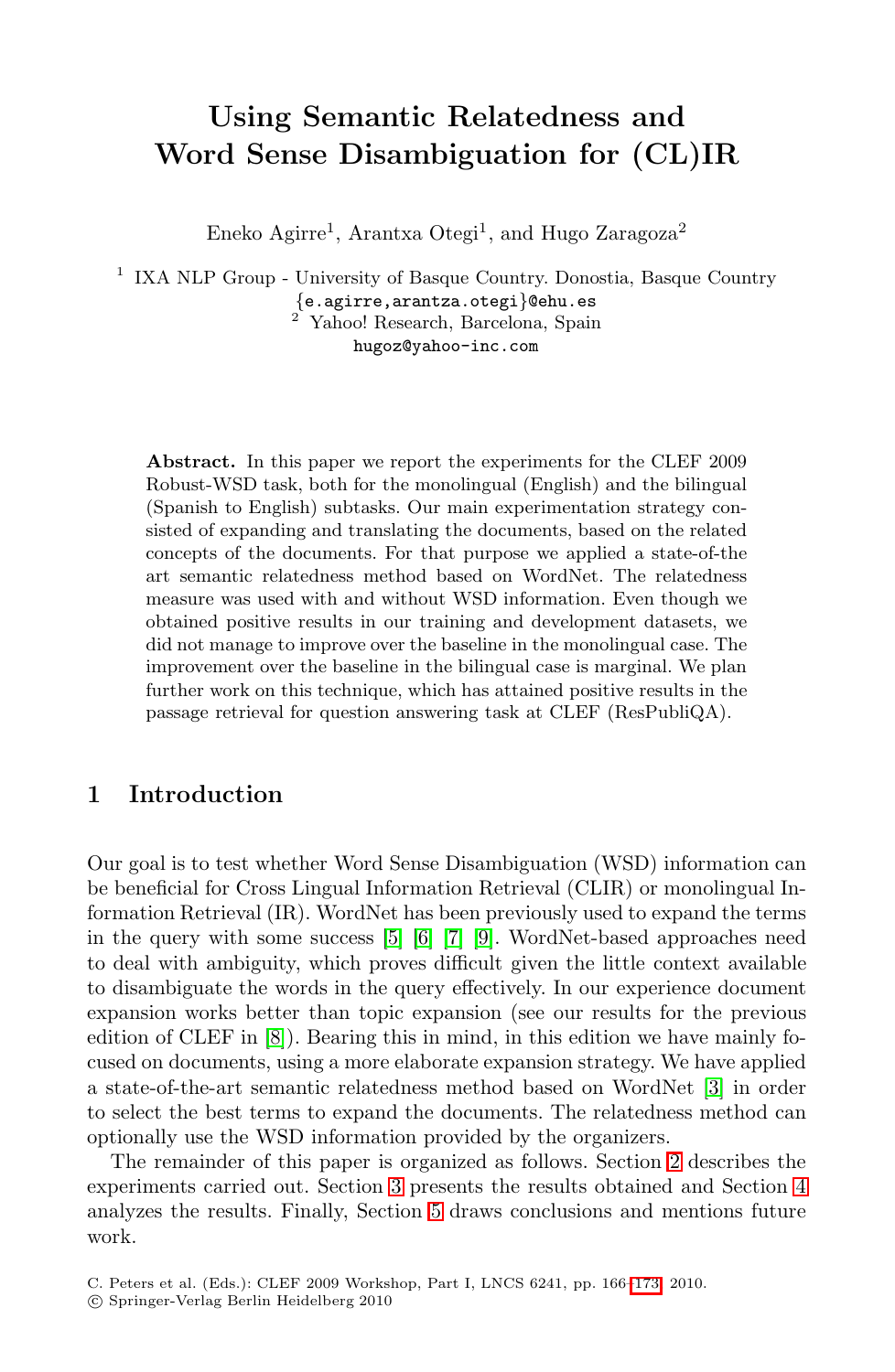# <span id="page-1-0"></span>**2 Experiments**

<span id="page-1-1"></span>Our main experimentation strategy consisted of expanding the documents, based on the related concepts of the documents. The steps of our retrieval system are the following. We first expand/translate the topics. In a second step we extract the related concepts of the documents, and expand the documents with the words linked to these concepts in WordNet. Then we index these new expanded documents, and finally, we search for the queries in the indexes in various combinations. All steps are described sequentially.

# **2.1 Expansion and Translation Strategies of the Topics**

WSD data provided to the participants was based on WordNet version 1.6. In the topics each word sense has a WordNet synset assigned with a score. Using those synset codes and the English and Spanish wordnets, we expanded the topics. In this way, we generated different topic collections using different approaches of expansion and translation, as follows:

- **–** Full expansion of English topics: expansion to all synonyms of all senses.
- **–** Best expansion of English topics: expansion to the synonyms of the sense with highest WSD score for each word, using either UBC or NUS disambiguation data (as provided by organizers).
- **–** Translation of Spanish topics: translation from Spanish to English of the first sense for each word, taking the English variants from WordNet.

In both cases we used the Spanish and English wordnet versions provided by the organizers.

### **2.2 [Que](#page-1-1)ry Construction**

We constructed queries using the title and description topic fields. Based on the training topics, we excluded some words and phrases from the queries, such as *find, describing, discussing, document, report* for English and *encontrar, describir, documentos, noticias, ejemplos* for Spanish.

After excluding those words and taking only nouns, adjectives, verbs and numbers, we constructed several queries for each topic using the different expansions of the topics (see Section 2.1) as follows:

- **–** Original words.
- **–** Both original words and expansions for the best sense of each word.
- **–** Both original words and all expansions for each word.
- **–** Translated words, using translations for the best sense of each word. If a word had no translation, the original word was included in the query.

The first three cases are for the monolingual runs, and the last one for the bilingual run which translated the query.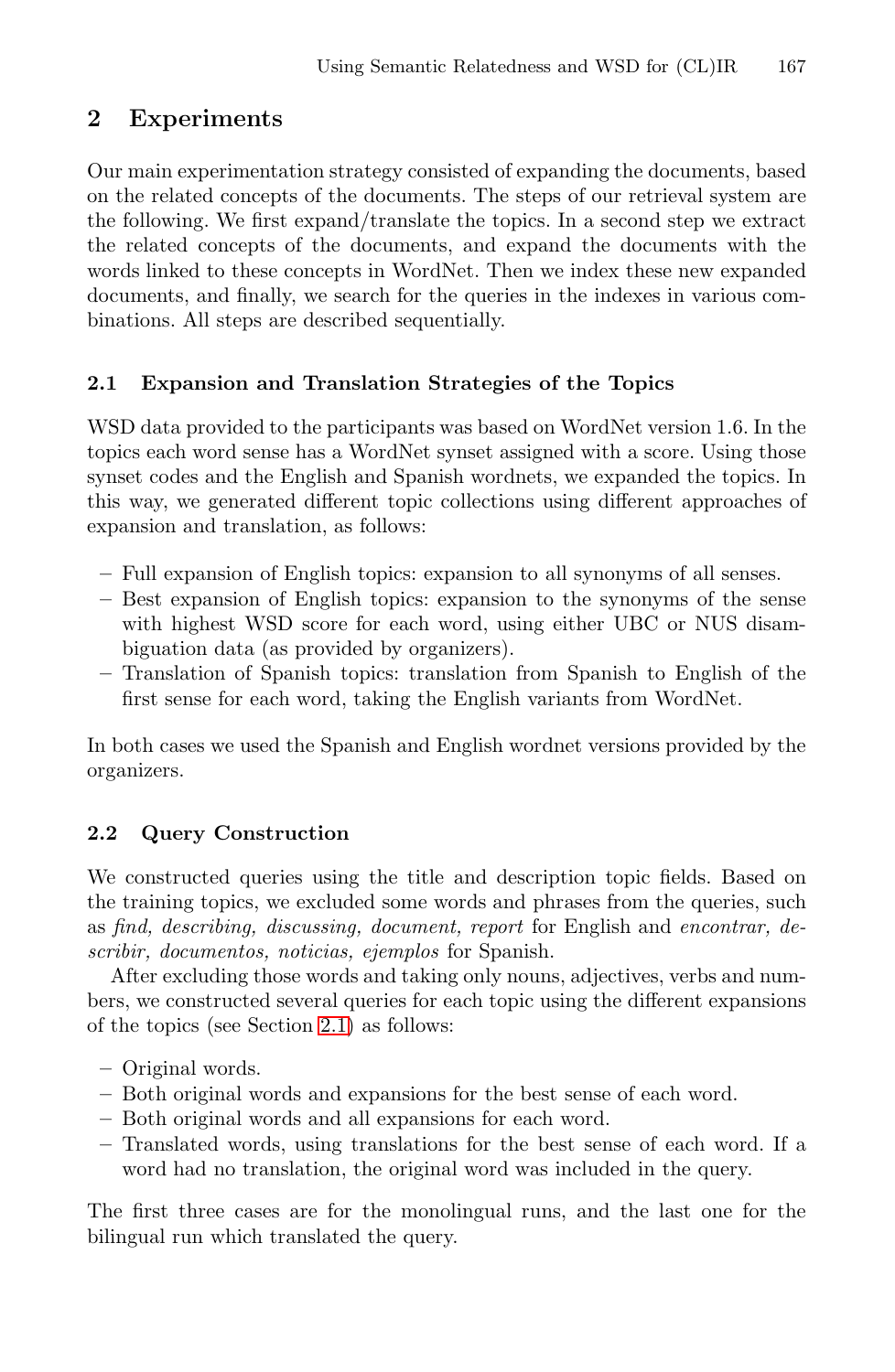#### 168 E. Agirre, A. Otegi, and H. Zaragoza

#### **2.3 Expansion and Translation Strategies of the Documents**

Our document expansion strategy was based on semantic relatedness. For that purpose we used  $UKB<sup>1</sup>$ , a collection of programs for performing graph-based Word Sense Disa[mb](#page-7-3)iguation and lexical similarity/relatedness using a pre-existing knowledge base, in this case WordNet 1.6.

Given a document, UKB returns a vector of scores for each concept in Word-Net. The higher the score, the more related is the concept to the given document. In our experiments we used different approaches to represent each document:

- **–** using all the synsets of each word of the document.
- **–** using only the synset with highest WSD score for each word, as given by the UBC disambiguation data [2] (provided by the organizers).

In both cases, UKB was initialized using the WSD weights: each synset was weighted with the score returned by the disambiguation system, that is, each concept was weighted according to the WSD weight of the corresponding sense of the target word.

Once UKB outputs the list of related concepts, we took the highest-scoring 100 or 500 concepts and [expa](#page-2-0)nded them [to a](#page-3-0)ll variants (words in the concept) as given by WordNet. For the bilingual run, we too[k](#page-3-1) the Spanish variants. In both c[ase](#page-3-2)s we used the Spanish and English wordnet versions provided by the organizers.

The variants for those expanded concepts were included in two new fields of the document representation; 100 concepts in the first field and 400 concepts in the second field. This way, we were able to use the original words only, or also the most related 100 concepts, or the original words and the most related 500 concepts. We will get back to this in Section 2.4 and Section 2.5.

<span id="page-2-0"></span>Figure 2 shows a document expansion for the document in Figure 1. The second column in Figure 2 is the vector of related concepts (synsets values) returned by UKB for the mentioned document. The vector in the example is sorted by the score for each concept (first column). So the concepts that are shown on it are the most related concepts for that document. The words in the third column are the variants for each concept taken fr[om](#page-7-4) WordNet. We also added these words to another index. The terms in bold in the example are the words that appear in the document. And the terms in italic are the new terms that we obtain by means of the expansion.

#### **2.4 Indexing**

We indexed the new expanded documents using the MG4J search-engine [4]. MG4J makes it possible to combine several indices over the same document collection. We created one index for each field: one for the original words, one for the expansion of the top 100 concepts, and another one for the expansion of the following 400 concepts. The Porter stemmer was used with default settings.

 $\frac{1}{1}$  The algorithm is publicly available at http://ixa2.si.ehu.es/ukb/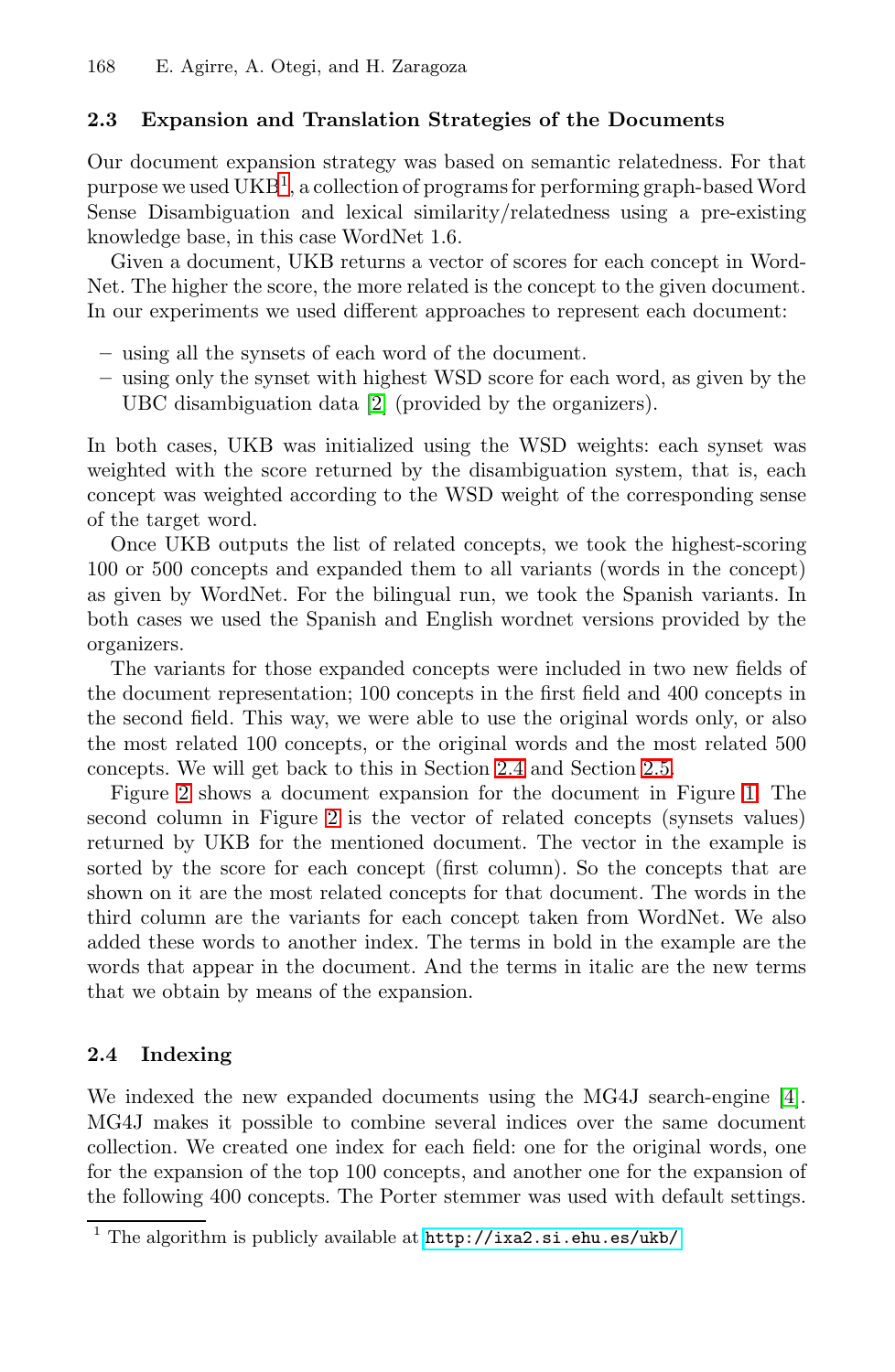<span id="page-3-1"></span>HUNTINGTON BANK ROBBERY NETS \$780 A man walked into a bank Friday, warned a teller that he had a gun and made off with \$780, police said. Huntington Beach Police Sgt. Larry Miller said the teller at the World Savings and Loan Assn., 6902 Warner Ave., did not see a weapon during the robbery, which occurred at 4:35 p.m. The robber escaped out the west door of the building. Police have no suspects in the case.

**Fig. 1.** Document example

| 0.0071192807  | $06093563 - n \Longrightarrow$ | <i>constabulary, law, police, police force</i> |
|---------------|--------------------------------|------------------------------------------------|
| 0.007016694   | $02347413 - n \Longrightarrow$ | building, edifice                              |
| 0.00701617062 | $07635368 - n \Longrightarrow$ | teller, vote counter                           |
| 0.00700878272 | $06646591 - n \Longrightarrow$ | huntington                                     |
| 0.0070066648  | $00499726 - n \Longrightarrow$ | robbery                                        |
| 0.006932565   | $00235191 - v \implies$        | come about, go on, hap, happen, occur,         |
|               |                                | pass, pass off, take place                     |
| 0.006929787   | $03601056 - n \Longrightarrow$ | arm, weapon, weapon system                     |
| 0.006903118   | $01299603 - v \implies$        | walk                                           |
| 0.006898292   | $02588950 - n \Longrightarrow$ | door                                           |
| 0.006894822   | $02778084 - n \Longrightarrow$ | gun                                            |
| 0.006892254   | $09651550 - n \Longrightarrow$ | loan                                           |
| 0.0068790509  | $06739108 - n \Longrightarrow$ | beach                                          |
| 0.0068660484  | $10937709 - n \implies$        | $\mathbf{p}.\mathbf{m}$ , pm, post meridiem    |
| 0.006831742   | $10883362 - n \Longrightarrow$ | fri, friday                                    |
| 0.0068182234  | $07422992 - n \Longrightarrow$ | <i>mugger</i> , <b>robber</b>                  |
| 0.00676897472 | $07410610 - n \Longrightarrow$ | miller                                         |
| 0.0058595173  | $00126393 - n \Longrightarrow$ | <i>economy</i> , saving                        |
| 0.0055009496  | $00465486 - v \implies$        | suspect                                        |
| 0.0053402969  | $00589833 - v \implies$        | warn                                           |
| 0.005200375   | $07391044 - n \implies$        | <i>adult male</i> , man                        |
| $\cdots$      | $\cdots$                       | .                                              |

<span id="page-3-2"></span>**Fig. 2.** Example for an expansion

#### <span id="page-3-0"></span>**2.5 Retrieval**

We carried out several retrieval experiments combining different kind of queries with different kind of indices. We used the training data to perform extensive experimentation, and chose the ones with best MAP results in order to produce the test topic runs.

The different kind of queries that we had prepared are those explained in Section 2.2. Our experiments showed that original words were getting good results, so in the test runs we used only the queries with original words.

MG4J allows multi-index queries, where one can specify which of the indices one wants to search in, and assign different weights to each index. We conducted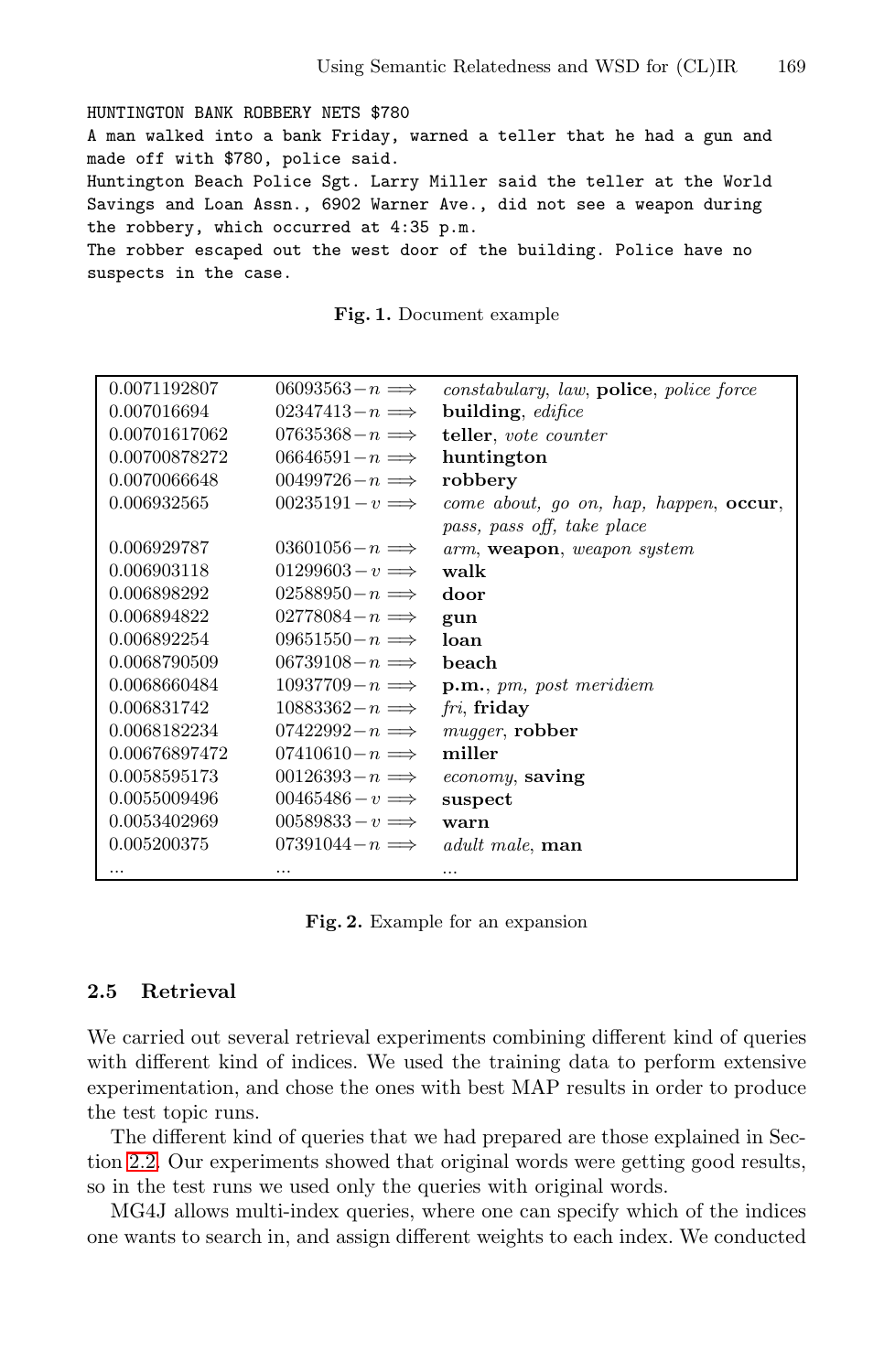#### 170 E. Agirre, A. Otegi, a[nd](#page-4-0) H. Zaragoza

<span id="page-4-0"></span>different experiments, by using the original words alone (the index made of original words) and also by using one or both indices with the expansion of concepts, giving different weight to the original words and the expanded concepts. The best weights were then used in the test set, as explained in the following Section.

We used the BM25 ranking function with the following parameters: 1.0 for *k1* and 0.6 for *b*. We did not tune these parameters.

The submitted runs are described in Section 3.

# **3 Results**

Table 1 summarizes the results of our submitted runs. The IR process is the same for all the runs and the main differences between them is the expansion strategy. The characteristics of each run are as follows:

- **–** monolingual without WSD:
- *•* **EnEnNowsd**: original terms in topics; original terms in documents. **–** monolingual with WSD:
	- *•* **EnEnAllSenses100Docs**: original terms in topics; both original and expanded terms of 100 concepts, using all senses for initializing the semantic graph. The weight of the index that included the expanded terms: 0.25.
	- *•* **EnEnBestSense100Docs**: original terms in topics; both original and expanded terms of 100 concepts, using best sense for initializing the semantic graph. The weight of the index that included the expanded terms: 0.25.
	- *•* **EnEnBestSense500Docs**: original terms in topics; both original and expanded terms of 500 concepts, using best sense for initializing the semantic graph. The weight of the index that included the expanded terms: 0.25.
- **–** bilingual without WSD:
	- *•* **EsEnNowsd**: translated terms in topics (from Spanish to English); original terms in documents (in English).
- **–** bilingual with WSD:
	- *•* **EsEn1stTopsAllSenses100Docs**: translated terms in topics (from Spanish to English); both original and expanded terms of 100 concepts, using all senses for initializing the semantic graph. The weight of the index that included the expanded terms: 0.15.
	- *•* **EsEn1stTopsBestSense500Docs**: translated terms in topics (from Spanish to English); both original and expanded terms of 100 concepts, using best sense for initializing the semantic graph. The weight of the index that included the expanded terms: 0.15.
	- *•* **EsEnAllSenses100Docs**: original terms in topics (in Spanish); both original terms (in English) and translated terms (in Spanish) in documents, using all senses for initializing the semantic graph. The weight of the index that included the expanded terms: 1.00.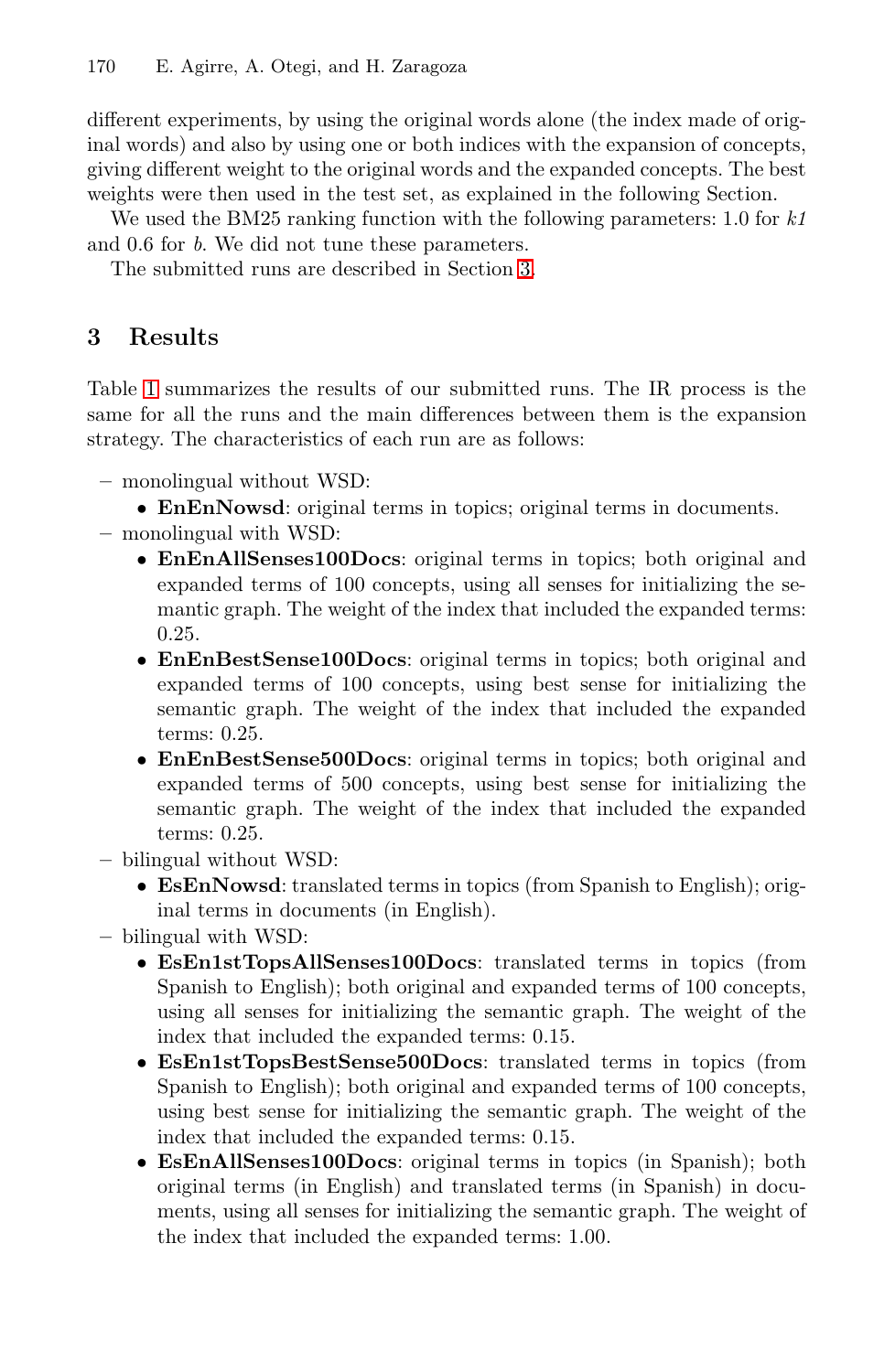<span id="page-5-1"></span>*•* **EsEnBestSense500Docs**: original terms in topics (in Spanish); both original terms (in English) and translated terms (in Spanish) in documents, using best sense for initializing the semantic graph. The weight of the index that included the expanded terms: 1.60.

The weight of the index which was created using the original terms of the documents was 1.00 for all the runs.

|                    |        | runId                                              | map           | gmap |
|--------------------|--------|----------------------------------------------------|---------------|------|
| monolingual no WSD |        | EnEnNowsd                                          | 0.3826 0.1707 |      |
|                    |        | with WSD EnEnAllSenses100Docs                      | 0.3654 0.1573 |      |
|                    |        | EnEnBestSense100Docs                               | 0.3668 0.1589 |      |
|                    |        | EnEnBestSense500Docs                               | 0.3805 0.1657 |      |
|                    |        |                                                    |               |      |
| bilingual          | no WSD | EsEnNowsd                                          | 0.1805 0.0190 |      |
|                    |        | with WSD EsEn1stTopsAllSenses100Docs 0.1827 0.0193 |               |      |
|                    |        | EsEn1stTopsBestSense500Docs 0.1838 0.0198          |               |      |
|                    |        | EsEnAllSenses100Docs                               | 0.1402 0.0086 |      |

**Table 1.** Results for submitted runs

Regarding monolingual results, we can see tha[t](#page-5-0) [u](#page-5-0)sing the best sense for representing the document when initializing the semantic graph achieves slightly higher results with respect to using all senses. Besides, we obtained better results when we expanded the documents using 500 concepts than using only 100 (compare the results of the runs EnEnBestSense100Docs and EnEnBestSense500Docs). However, we did not achieve any improvement over the baseline with either WSD or semantic relatedness information. We have to mention that we did achieve improvement in the training [da](#page-5-1)ta, but the difference was not significant<sup>2</sup>.

With respect to the bilingual results, EsEn1stTopsBestSense500Docs obtains the best result, although the difference with respect to the baseline run is not statistically significant. This is different to the results obtained using the training data, where the improvements using the semantic expansion were remarkable (4.91% of improvement over MAP). It is not very clear whether translating the topics from Spanish to English or translating the documents from English to Spanish is better, since we got better results in the first case in the testing phase (see runs called ...1stTops... in the Table 1), but not in the training phase.

<span id="page-5-0"></span>In our experiments we did not make any effort to deal with hard topics, and we only paid attention to improvements in Mean Average Precision (MAP) metric. In fact, we applied the settings which proved best in training data according to MAP. Another option could have been to optimize the parameters and settings according to Geometric Mean Average Precision (GMAP) values.

<sup>&</sup>lt;sup>2</sup> We used paired Randomization Tests over MAPs with  $\alpha$ =0.05.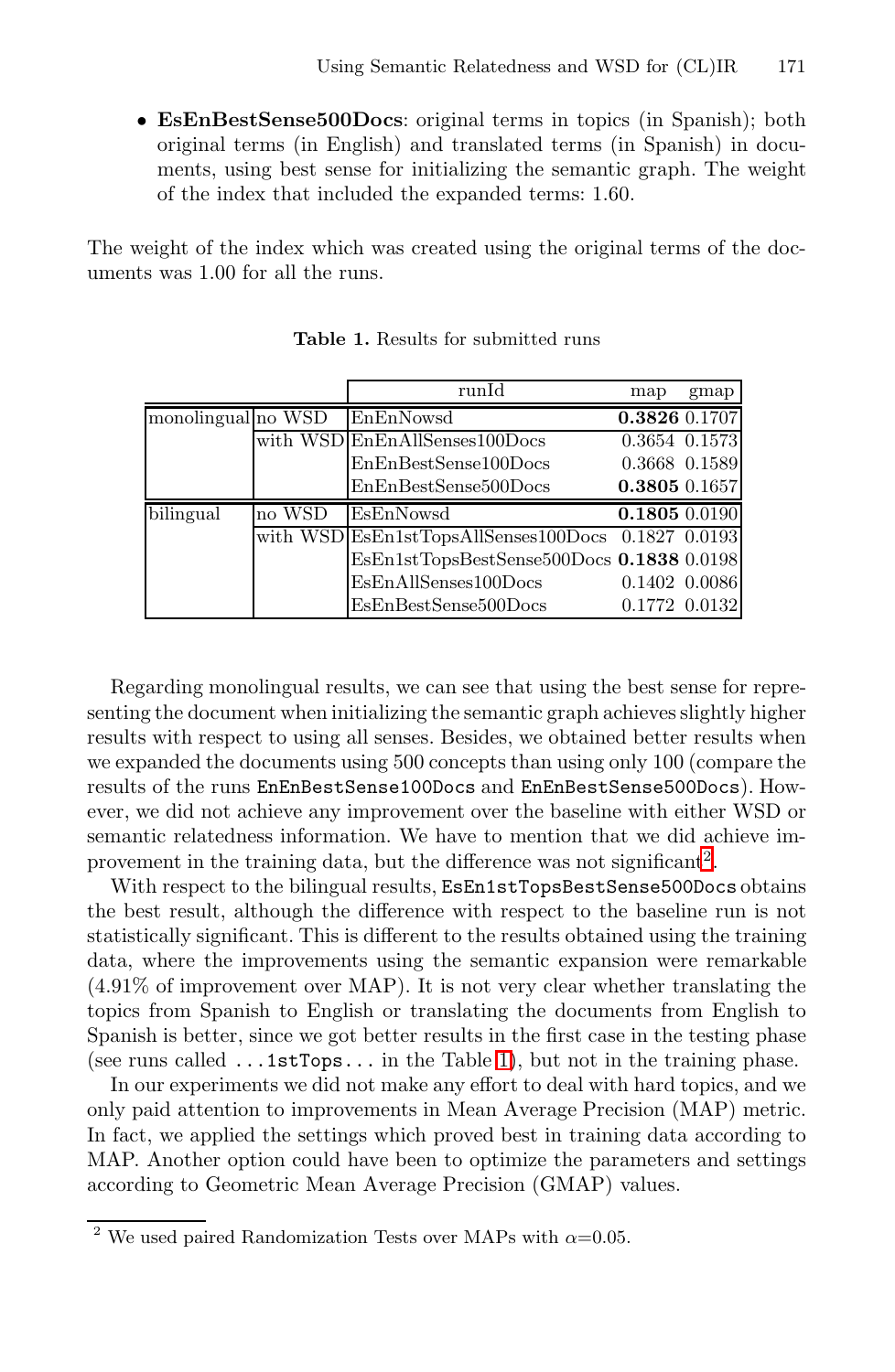## <span id="page-6-0"></span>**4 Analysis**

In this section we focus on comparison, on the one hand, between different approaches of using WSD data for IR, and on the other hand, between different collections used to test the document expansion strategies for IR.

The expansion strategy we used in the previous edition of the task consisted of expanding documents with synonyms based on WSD data and it provided consistent improvements over the baseline, both in monolingual and bilingual tasks [8]. With the document expansion strategy presented in this paper we achieve gains over the baseline in monolingual task using training data and in bilingual task both in training and testing phases.

<span id="page-6-1"></span>With respect to using different datasets, we found that using semantic relatedness to expand documents can be effective for the passage retrieval task (ResPubliQA) [1]. The strategy used in it differs from the one explained here, as the expansion is done using the variants of the synsets, rather than the synsets themselves. After the competition, we applied this expansion strategy to the dataset of the Robust task and the monolingual results raised up to 0.3875.

# **5 Conclusions and Future Work**

We have described our experiments and the results obtained in both monolingual and bilingual tasks at Robust-WSD Track at CLEF 2009. Our main experimentation strategy consisted of expanding the documents based on a semantic relatedness algorithm.

The objective of carrying out different expansion strategies was to study if WSD information and semantic relatedness could be used in an effective way in (CL)IR. After analyzing the results, we have found that those expansion strategies were not very helpful, especially in the monolingual task.

For the future, we want to analyze expansion using variants of the related concepts, as it attained remarkable improvements in the passage retrieval task (ResPubliQA) [1].

# **Acknowledgments**

This work has been supported by KNOW2 (TIN2009-14715-C04-01) and KY-OTO (ICT-2007-211423). Arantxa Otegi's work is funded by a PhD grant from the Basque Government. Part of this work was done while Arantxa Otegi was visiting Yahoo! Research Barcelona.

# **References**

1. Agirre, E., Ansa, O., Arregi, X., Lopez de Lacalle, M., Otegi, A., Saralegi, X., Zaragoza, H.: Elhuyar-IXA: Semantic Relatedness and Cross-Lingual Passage Retrieval. In: Peters, C., et al. (eds.) CLEF 2009 Workshop, Part I. LNCS, vol. 6241, pp. 273–280. Springer, Heidelberg (2010)